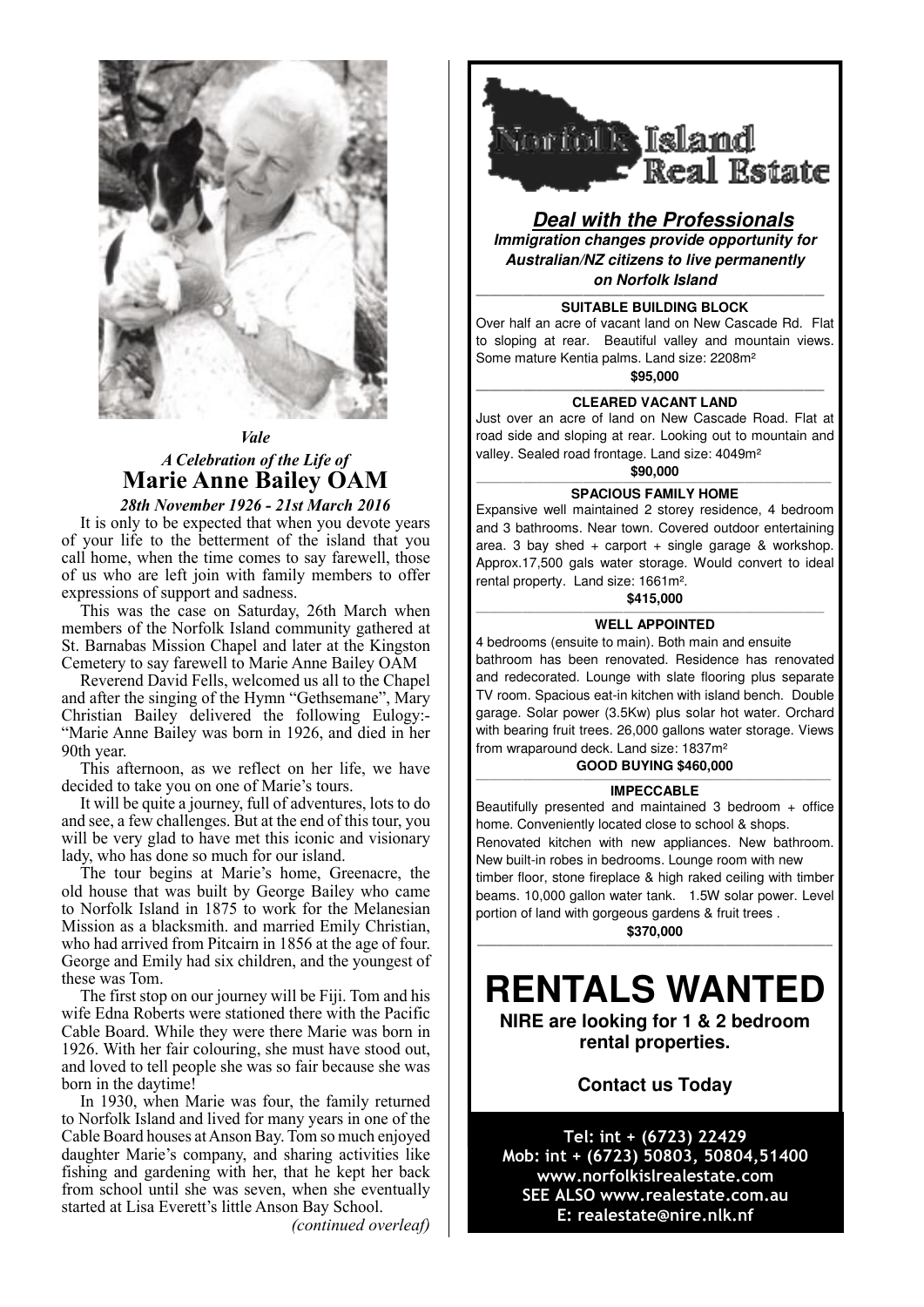In year 6, she moved to the Middlegate school, and made the hour long journey on horseback each morning and afternoon, usually along the old Pine Avenue.

Let us stop the bus here for a while. Marie loved to tell us how she watched those pines come down to make way for the new airstrip back in 1942. The roots of the pine would be severed, a rope attached, and they would be uprooted using two bulldozers. The branches would be removed from each side, and the tree would be rolled out of the way. Marie recorded that the whole process took just 15 minutes.

The new airfield would soon play a significant role in Marie's life. One of her diaries records the aircraft she observed flying in and out each day. Then after the war, the family gained passage on a New Zealand Airforce plane and travelled to New Zealand, where she was enrolled in Massey Agricultural College. At first Marie had thought she would like to study dairying, having had much first hand experience at home. But after a year, she decided she did not really want to be around cows for the rest of her life, and did a two year diploma in horticulture.

Marie loved to grow things all her life. Only weeks before her death, she was still planting cuttings in her potting shed. In those early years, she developed a small industry exporting acalypha leaves for New Zealand florists to use making wreaths, and also exported avocados, which had first been brought to the island by her own father. Both these activities provided employment for local people with picking and packing. She was appointed as an inspection officer for the Bean Seed industry, and, rode all over the island on her bicycle to inspect the plantations for disease. She told how she would look longingly at her father's car when it was raining, but he would not take the hint, encouraging her to be independent and hardy. She experimented with a couple of bicycles with small motors, but eventually asked Shane McCoy's father to do up a re-possessed car in Sydney and ship it over here for her. Marie's horticultural and gardening skills also led to her having a place on the Norfolk Island National Parks Advisory Committee, where she served for 25 years.

You may be surprised that the next stage of our tour takes us to what is now the Leagues Club in Ferny Lane. The new airfield was bringing increasing numbers of visitors to the island, who needed to be welcomed, fed, entertained, and taken on sightseeing tours. Marie saw wonderful opportunities for the island, and as someone who was always thinking one step ahead, she worked to fill those needs. A tourist bureau was set up, using an old hall that had to be moved from the airport to Ferny Lane. An office was set up, and there was a hall with a small stage. Marie went with Jim Needham (Tourist Bureau President) to the Chapel to collect bamboo to line the walls.

There were concerts and dances, and pies and coffee were sold after the pictures. All of these helped to raise much needed funds for tourism. Marie never sat around waiting for the government to do things, she got stuck in herself. In the early days, when it was difficult to fill the planes, they tried exporting produce to Auckland, a venture that was not altogether successful. Locals really enjoyed the convenience of air travel, but were not so sure about having their lives disrupted by large numbers of visitors. One day Marie called a public meeting, and to advertise it, she arranged for posters to go up

all about, saying "NO TOURISTS, NO PLANES" The community got the message!

Marie actually took it on herself to make sure everyone not only took on the responsibility for making visitors welcome, but ensuring they also benefited from the emerging industry. The newly formed Tourist Bureau found they could not cope with the office work, the airport transfers, and the sightseeing tours, and Marie saw the opportunity to start her very own tour company. Her very first tour buses were Ford lorries. One of these, the Model A, is still going strong, although it makes only an occasional appearance on the road. It was not long before the very first of a long line of Toyota buses was brought to the island. Locals were encouraged to open their homes and gardens, to get involved in catering for tour groups, to demonstrate their traditional skills and culture, and to generally showcase the island's story. And of course, there were the drivers – Dolly, Gwen, Doodsie, Zena. – nearly always women. Later there some fellas like Pauly Ted were allowed into the fold. It was always said that her staff worked with her, not for her.

I should mention that during these years, this hardworking lady also ran a 24 hour Taxi service (and she meant it), had the school bus run, and was able to boast "We meet every plane."

It is those Toyota buses that will take us on a brief diversion to Japan, where Marie met up with all the Toyota big-wigs, and secured the Toyota agency for the island. Unfortunately, the Japanese had difficulties in dealing with even such a strong woman as Marie, and the agency was eventually passed over to a man.

And while we are detouring on our journey, let us fly off to other parts of the world. Marie loved to travel, and she often took her staff with her. She competed in the South Pacific Games in Guam. There was a trip to Whangerei to see the launching of the new Bounty. There was a visit to Hawaii with her friends and staff, and when there was a hitch in their travel arrangements, she made an impulsive decision to pay a surprise visit to her cousin Charlie Roberts in California. Then there was the trip to Wimbledon, when a casual conversation with another lady in a queue resulted in a lifelong friendship. You see, Marie just loved to talk about Norfolk Island wherever she went and to promote it. She would strike up conversations with strangers in lifts, on trains, in restaurants. She was forever putting Norfolk Island on the map.

After this diversion, let us continue our journey down to Kingston to the Golf Club. As you enter, you will see Marie's name and photo everywhere. As a young girl, Marie had taken up tennis like her father, but one day decided to play with his unused golf sticks. He watched her practising, gave her a few hints about her stance, and she soon discovered a wonderful talent. Her name appeared on the Club Champions Honour Board 22 times in 29 years. She had two holes in one, and was a life member and patron of the club. It was only a few years ago that broken wrists, then a shoulder injury forced her to retire from golf, still on a very low handicap.

As our tour leaves the Golf Club, we will just call up to Government House, where Marie was presented with the Australian Sports Medal in 2000, and the Most Outstanding Contribution to the Developing of the Tourist Industry in 2007. Later in 2011, Administrator Owen Walsh would present her with the Order of *(continued overleaf)*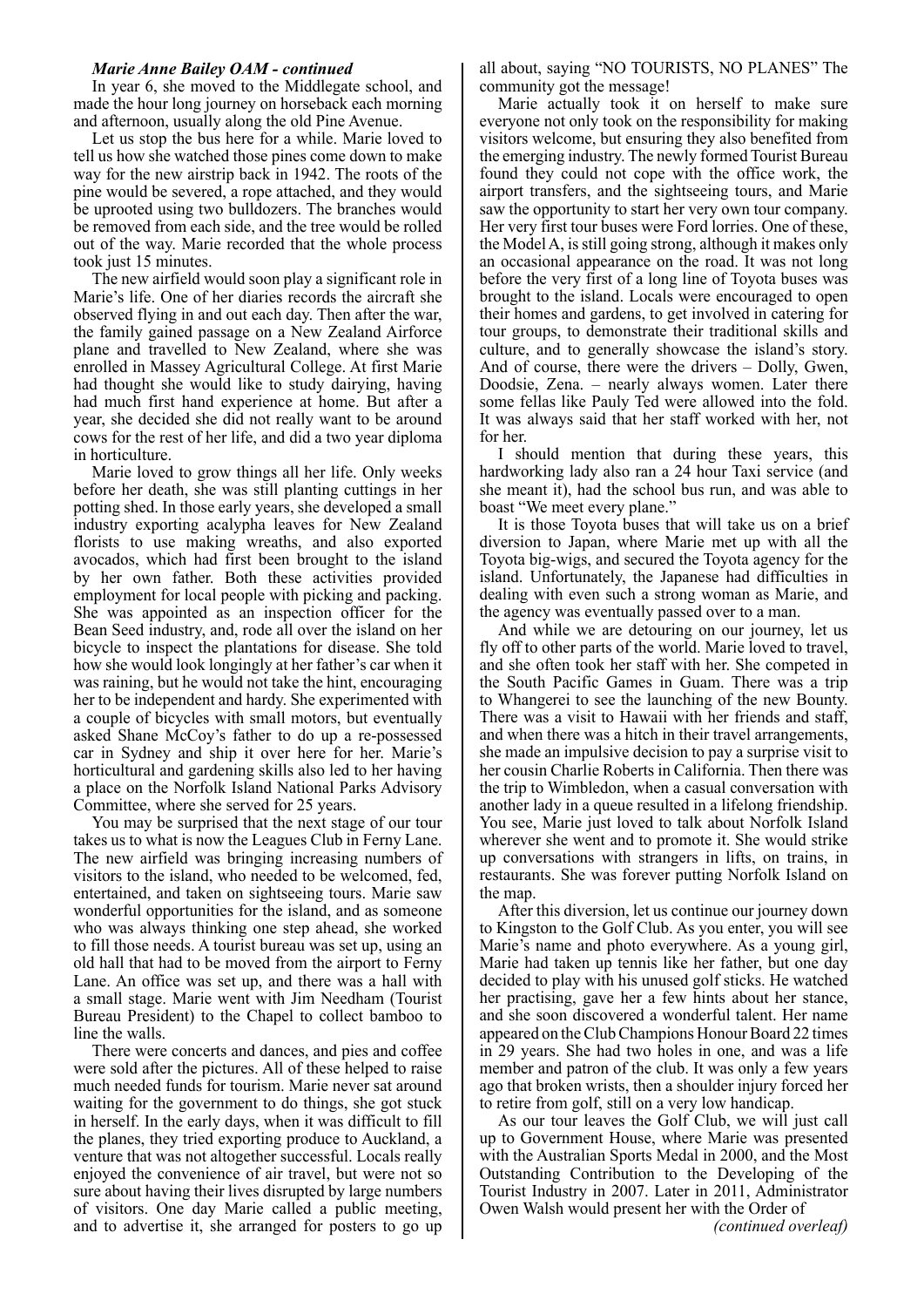Australia. She accepted all of these, and many other accolades, with matter-of-fact modesty.

We will now head up New Farm Road to the historic Nobbs homestead Moira. It was here, in conjunction with Val and Kit Nobbs, that Marie began the iconic Island Dinner back in the early 60's. This was an opportunity to showcase traditional Norfolk Island foods and cooking as well as gracious island hospitality. When increasing age made it hard for the Nobbs sisters to continue opening their home, Marie needed to find a new permanent home for this popular occasion on the visitor itinerary, and the opportunity arose for her to purchase the historic Bishops court, opposite the Chapel. Right at this same time, Marie had also taken delivery of a Cessna aircraft, to conduct sightseeing flights over the island. The plane was christened the Flying Nun to tie in with the Bishop's court name.

Before we continue our travels, you may ask if there is a written Guide Book to accompany our tour? Does anyone have one of these gathering dust on their bookshelves? This is the 1984 edition of Marie's A to Z of Norfolk Island. Well, get it out and read it. It has some great historical information, excellent descriptions of the Norfolk way of life, and some surprisingly perceptive political comment. It also gives you an insight into Marie's wry sense of humour. Under the heading of Currency, she suggests Norfolk could have some special coins called a Fletcher and a Bligh – the Fletcher definitely having a higher value! She always wanted Norfolk Islanders to be proud of their unique history and heritage.

Eventually Marie sold both Bishop's Court and Marie's Tours. We will travel back to the old Bailey homestead, but if you think we are coming to the end of the journey, you are seriously mistaken. We will visit the Pitcairn Settlers' Village, developed by Marie around her property to show that the rich history of the island is not limited to the Penal Settlement area. Marie was finding that the sheds and outbuildings at Greenacre, many of which had once held the buses, were filling up with items and artefacts from past years. As she started to put them on display, many people came forward to loan or donate other items that told the story of the Pitcairners and their early years on Norfolk Island. The focal point of the village would be Marie's grandfather's Blacksmith shop. Marie also built a hall, Christian's Cave, which to this day is a favourite place for meetings and gatherings. Visitors greatly enjoy Marie's colourful gardens, and the healthiest most luxuriant array of pot plants you will see on any verandah on the island.

We will travel back out the front of the homestead along Queen Elizabeth Avenue and see the magnificent row of stately and colourful Poincianas, all started by Marie from seeds taken from the grand old tree at her home, planted by her father in 1930. She has watered and nurtured them to maturity, and they will be a wonderful memorial to her community-mindedness for years to come.

Just a little further on, we come to the Cyclorama and Hilli's. This was another of Marie's visions that she worked to make a reality. The original inspiration had come from a Diorama she had seen during a train trip across Canada. In Marie's mind, it was a wonderful way of telling the story of the Pitcairn and Norfolk people from the Mutiny up to the present day. Just around this time, her cousin Tracey and Sue had returned to the island, and accepted the enormous challenge of visually creating the story "in the round". As we know, this attraction has, over the years, moved many people to tears, and in 2014 earned a major TripAdvisor Award.

The day the Cyclorama was finished, Marie's mind moved to her next project, which would involve the land adjacent to Hilli's Restaurant. After initial thoughts of a maze, or a map of Norfolk Island laid out with plantings, Marie decided she would like to do something to honour Queen Victoria. At her father's knee she had learned that the Queen had gifted Norfolk Island to her forbears, and Tom had learned this from his mother's knee. But there was nothing on the island to acknowledge this gift, and she was going to set this right. The paddock was transformed into a beautiful park, with plantings representing many countries of the Commonwealth and Polynesia. At the centre a gazebo was built with writings and pictures portraying Norfolk Island's association with the Queen. At the centre of this is a bust of "Vicky"- Marie's affectionate nickname for her – obtained from England. Queen Victoria's Garden was a wonderful gift to the island.

Yes, we are nearing the end of our journey and will return to the old homestead where it all began. Marie was now experiencing increasing health and mobility problems, but had acquired her "buggy" which enabled her to retain some independence, and to run around her beautiful domain, checking on the Village and her gardens, pruning and watering, fertilising and tidying up. In between times, she had a constant stream of visitors to her kitchen, including many from overseas, and there were lots of talks about the old days, and occasions for poring over her old diaries and mementoes and photos. Marie became a living reference book for nearly 90 years of the island's history.

Marie was an only child, and never married or had children. But she has left behind an extended family on both Edna and Tom's side, who loved her dearly as a sort of trusted "aunt." and who will miss her presence deeply. And then there is Tina Marie, her beloved dog, now safely homed with Carol and Dan, the last of a long line of pets and animal friends who were so very important to her. There are pictures and other reminders of them all through the house, including a diary of the activities of a little bird called Cheep who used to visit her.

So what have we learned on our journey through Marie's life? She was an optimist, an achiever, an enabler, a pioneer. She was incredibly generous. She adored her island home, and everything she did was to honour it and promote it. She was never happy with second best. Nothing was worth doing unless you put your whole heart into it. She achieved things that other people did not even dare to dream!

Marie Bailey was truly Norfolk Island's National Treasure!"

The message from the Bible - John 14:1-4 - was read by Carole Yager and after Reflection and Prayers the funeral party left for the Kingston Cemetery.

### *Kingston Cemetery*

After a welcome by Reverend David Fells, those present recited The Lord's Prayer and this was followed by the singing of "Ship of Fame".

Charles Christian-Bailey then read the following Eulogy that he had written for his Cousin Marie. *(continued overleaf)*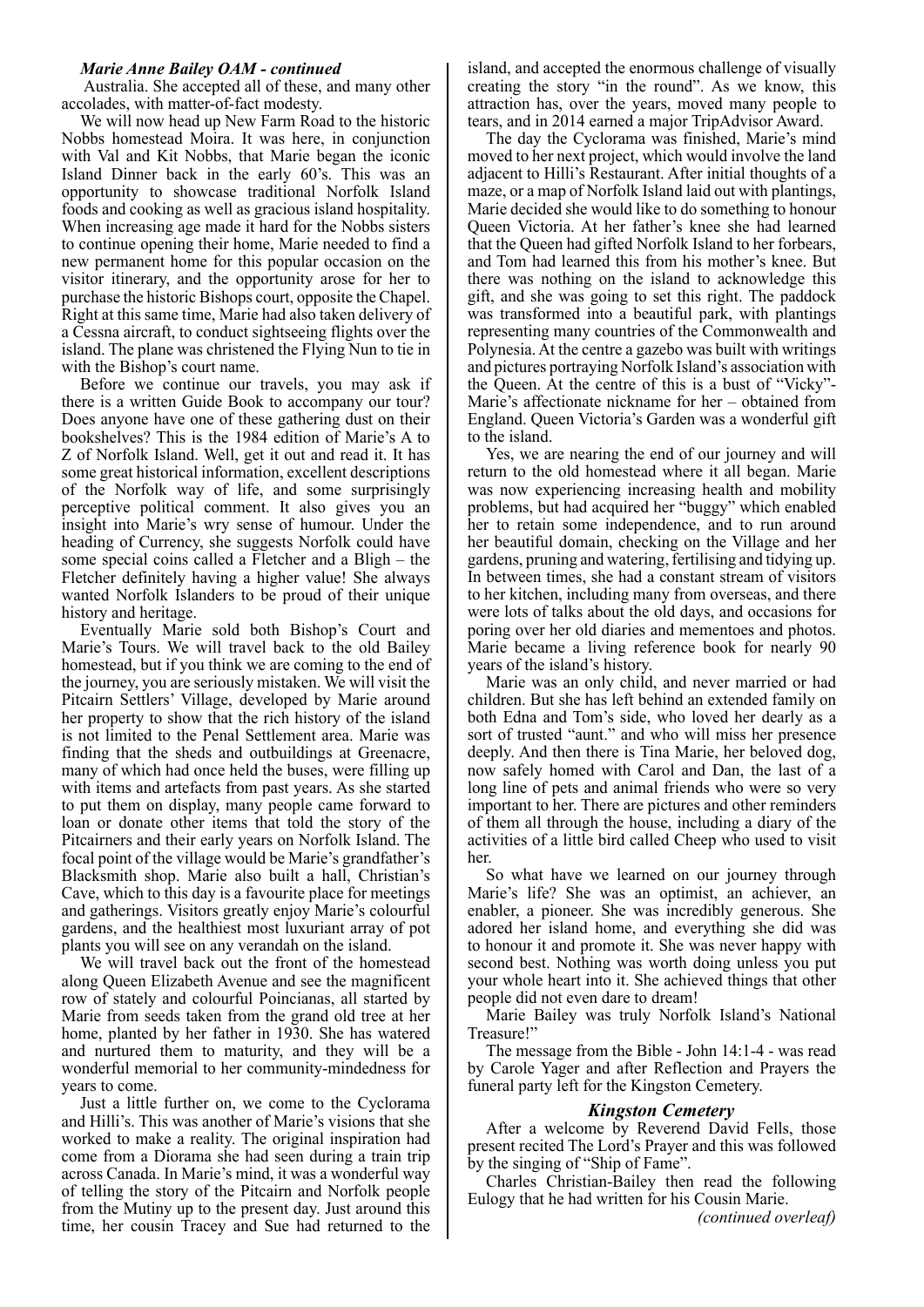"It is difficult to summarise such a long, full and valuable life of a person into a few paragraphs. Those who attended the earlier service at St Barnabas heard a little more than I will say here, however I will try to capture some of the essence of the very special person who was Marie Anne Bailey OAM.

Let's take a Marie's Tour back in time through her Life. Most of us present may only know of Marie's recent achievements, some will know of earlier achievements, but I would say all of us present would be aware of the great RESPECT this community has for Marie Bailey – a respect fully evident by the number of people gathered here today.

Marie passed away peacefully last Monday afternoon at 89 years of age. After enjoying a relatively long and healthy life, her last few years became challenging with increasing health problems, some of which caused her immense pain. Like many of her generation, she was never one to complain and always maintained an optimistic outlook even right to the end. Her health problems took her on many trips to hospital in Sydney over the last 8 or so years. We all know Marie as a great pioneer and advocate for the Norfolk island Tourism industry. Marie never missed an opportunity to promote Norfolk Island, always filling her travel bags with brochures and handing them out to Nurses, Doctors, other patients, taxi drivers, strangers in elevators and at every occasion she could. Her ability to communicate with people of all different ages from different walks of life, won her many life-long friends from all over the world.

The next bus stop in this remarkable life was her great appreciation of her Pitcairn Island heritage. At 83 years of age when most people have long since put up their feet, Marie sees it important to memorialise and recognise the great gift Queen Victoria made to the Pitcairn Island people back in 1856, by granting Norfolk as their new homeland. Marie's Grandmother, Emily Wellesley Christian was born on Pitcairn Island, came here in 1856 and was granted by Queen Victoria the land that is Marie's home today.

Using her wealth of experience in horticulture she created the beautiful Queen Victoria gardens at the front section of her property. Along with dozens of plants bought and donated, she struck and raised many interesting and exotic shrubs and trees to plant in the grounds. In the centre she built an 8 sided gazebo to honour the 8 families relocated to Norfolk from Pitcairn and the wonderful gift made by Queen Victoria. These gardens will remain a living, growing sanctuary to be enjoyed now and into the future by all locals and visitors alike.

Moving along next door, in 2002 at 76 years of age Marie develops one of her grandest achievements – Fletcher's Mutiny Cyclorama. This magnificent panoramic display was the brainchild of Marie after being inspired by a similar display in Quebec Canada. Marie saw this grand exhibit on one of her many travels around the world some years earlier. Her passion to tell the story of her famous forebears and to create memorable tourism experiences left a burning desire to develop a good quality attraction. When her cousin Tracey Yager and Sue Draper moved back to the Island, she saw the opportunity to realise her dream by using their creative talents to craft this world class tourist attraction that we know today.

Marie retired (and I say that loosely) in 1989, after a career at the time spanning over 40 years in the tourism industry. More time was needed to pursue her other great passion of Golf and Gardening. However to Marie there was something not right. Tourism at that time was slanting too far towards the convict settlement side of Norfolk's history at the exclusion of Pitcairn Settlement history. She felt this was the most important settlement as it is the one that exists here today. Her drive and determination lead her to fill a void by telling her family story, in doing so keeping alive some of the facets of Norfolk Island culture and traditions. Marie was immensely proud of her family history and in 1989 she decided to honour this connection by opening to the public her historic family property "Greenacres" or formally known as "Shortridge". With this property she created "The Pitcairn Settlers Village".

The Governor General of Australia Sir Ninian Stephen was visiting Norfolk at the time and it was suggested by the Administrators Office that he may be available to officially open the Village. However, although he did attend the opening, Marie bestowed this honour on the Oldest Living Norfolk Islander- Mrs Gordie Beveridge. The same honour was accorded to Mrs Sylvia (Girly) Nobbs, Norfolk's Oldest Living Resident, some years later when she opened the Cyclorama.

A journey through Kingston with a stop at Norfolk's historic Golf Club will see a name recurrent, spanning several decades on the honours boards around the walls.

MARIE BAILEY Ladies Club Champion 22 years out of 29 years from 1950; Life member; Course Record Holder; Club Patron; Hole in One on two occasions.

Marie represented Norfolk in the Pacific Games in Guam in 1999 and again on Norfolk for the Mini Games in 2001. She also played in the Fiji Open in 1979.

The other day we received the following tribute from the Golf Club which I will read:-"The honour boards speak for themselves on Marie's achievements

Marie was instrumental in Golfers competing in the South Pacific Games and once she stopped competing herself she mentored and supported the ladies teams. Marie was greatly admired and respected at the club and her achievements and contributions will not be forgotten".

We thank the Golf club for paying your respects to Marie's Life with your guard of honour this afternoon.

Let's take a trip up the gravel track to Mount Pitt, when the Norfolk Island National Park was proclaimed in the early 1980's. The legislation provided for an advisory council to represent the interests of the Norfolk Island Community. What better ambassador to represent the tourism sector, Marie served as a dedicated member of Norfolk Island National Park Advisory Committee for 25 years, many of these years as the Chair. She often held a fractured committee together with her conciliatory resolve and her practical no-nonsense business sense.

It's a well-known fact Tourism underpins the Norfolk Island economy. Journey back a bit to the 1950's and a lesser known fact is that pioneers like Marie Bailey are responsible for the growth and success of the industry today.

Marie got a job with the Tourist Bureau in the late 50's. At this time visitor number to the island were around 640 per year. The Tourist Bureau relied on a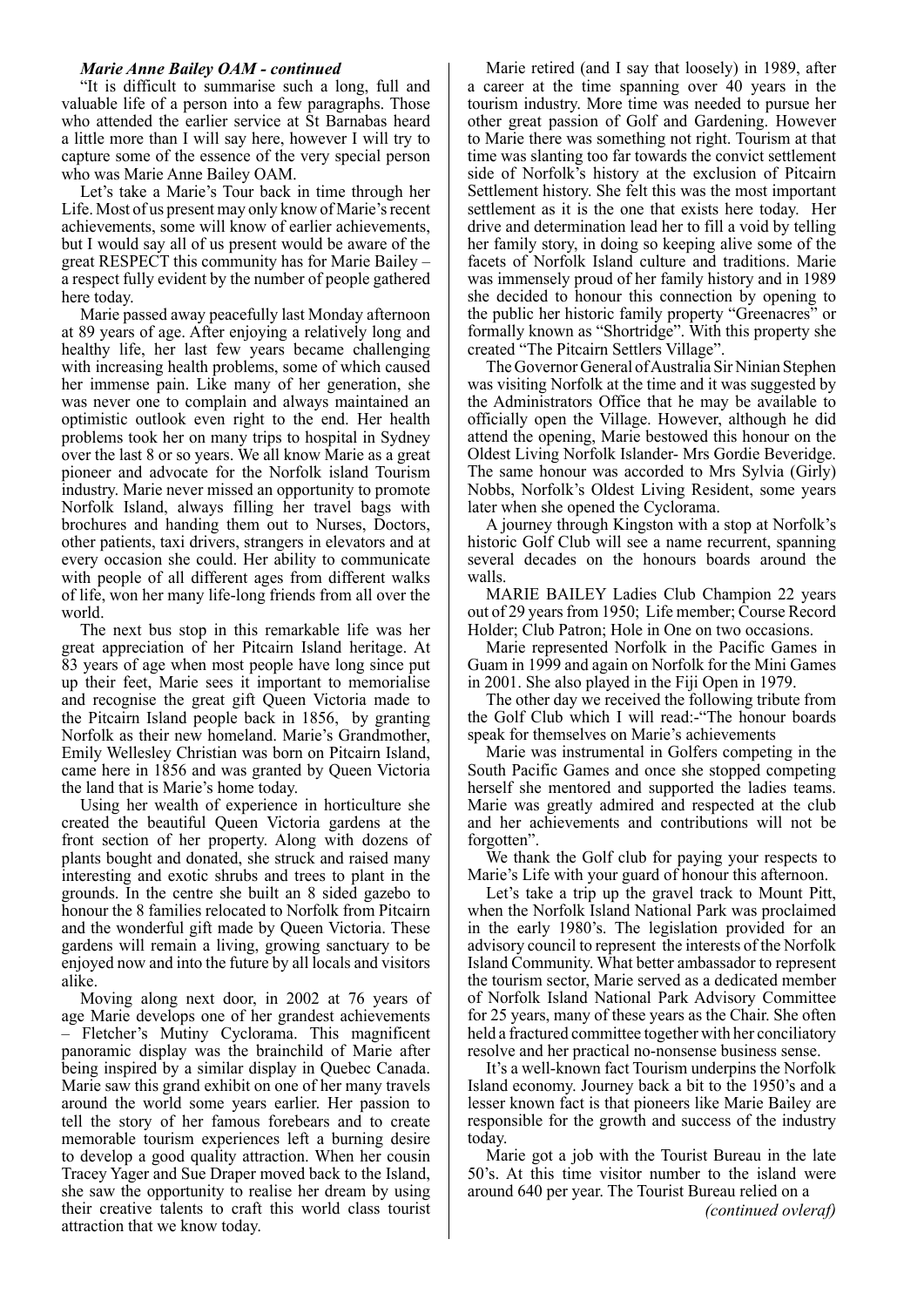Government subsidy of a meagre 104 pounds per year of which also had to fund her salary.

A regular air service had been established to the Island in the 1950's. The Islanders had come to value this service as their link to the outside world, however few people seemed to be concerned about tourism promotion and growing a tourist industry on the Island. Support and subscriptions to the newly formed tourism board were lack lustre at best. A wonderful story she often told was of an occasion prior to a meeting to discuss tourism promotion where poor numbers were expected, Marie and others pinned posters around the Island simply stating; NO TOURISTS – NO PLANES. This instantly grabbed the attention of the community, filling the meeting hall with concerned residents.

Her resourcefulness and Can-Do attitude safeguarded the success of the Tourist Bureau. The old YMCA hall was relocated from the airport to where the Leagues club stands today. From these premises funds for tourism promotion were raised from concerts, refreshment sales and even a sly bar.

In the beginning, it was the tourist bureau who organised the island tours. Owen Evans truck, with seats fitted to the back was used to conduct the tours. Owen drove, while Marie did the commentary.

Later on it started to build up and soon got to the stage where the office had to be manned full time, while someone had to meet the aircraft. So that was when they gave her the choice of either running the office or taking the tours and running them herself. So in true Marie Bailey fashion she said "okay, forget me and I'll go my own way".

That's when she started out with Charlie Bailey's Model A Ford truck and commenced Marie's Norfolk Tours.

As the business grew she purchased the first Toyota bus ever to be imported to Norfolk. She ended up with several buses in her fleet over the years. Marie had secured the original Toyota dealership on Norfolk, eventually surrendering it after finding the Japanese reticent to do business with a single woman.

Many of the tours she pioneered still exist today and providing meaningful employment and supplementary income to local families. Progressive Dinners, Behind the Hedges, Island Diners to name a few. Marie bought a Cessna 172 and conducted Scenic Tours for a while. She also had a 24 hour Taxi Service (her after hours service was staffed by her personally)

Marie's Tours was a dominating force over 30 years. She taught the Islanders to take ownership of tourism. She took immense pride in everything she did. She ran a tight ship, but all of her staff were her friends first and employees second.

At the drop of a hat she could often shut shop and shout all of her staff on a trip away. They went to places like Lord Howe or Hawaii.

Ironically Marie's success in business was not necessarily due to a measured assessment of percentages, business plans or any of that boring stuff. Rather she believed fully in what she did, she drove everything from the heart, but most importantly she worked incredibly hard. Her greatest riches were derived from the pride and satisfaction of what she had accomplished.

Let's take a look behind the hedges to a time when Norfolk relied on various produce industries. Marie had attended Massey University after school and attained a degree in horticulture. On her return to Norfolk, just after the war, she became the agricultural inspector, inspecting and certifying certain exports like bean seed.

At the time National Airways had just started flying to Norfolk. National had trouble filling the 17 seats so a special airfreight rate of 6 pence a pound was offered for local producers to send produce back to New Zealand. Marie kept busy packing and sending avocados, beans, fruit-salad plant, sacks of sweet tatie, cut flowers and all manner of produce.

At one time there was great demand from New Zealand florists for the Red Acalypha leaves to be used as floral fillers. Various old ladies like Moosha and Lilly Oodo would pick the leaves and A young Marie took her motorbike with side cart around and collected the leaves for fumigation and packing ready for the aircraft. There were 14 leaves to a bundle and around 2000 bundles were exported weekly. This collaborative spirit help shape to person who she was to become.

Sadly, changes to Quarantine laws saw the end of this business.

Marie grew up on Norfolk during wartime. She made many friendships with New Zealand servicemen many of which endured into her later life. She was a great recorder of interesting facts and observations. Like the method and length of time it took them to remove a Pine Avenue tree. She was always curious and interested in how things worked and how they were done.

Marie's early childhood was spent at the Cable Station with her parents Tom and Edna Bailey. Tom was in the cable service for many years working in various postings through the Pacific.

Marie was born in Suva Fiji while her father had a posting there. A lesser known fact that Marie was always proud of. She always claimed she was born in the daytime that's why she turned out white!

The family returned back to Norfolk when she was 4. Marie and her father Tom always shared a special bond. Tom kept Marie back from school for the first 2 years so he could spend more time raising her and teaching her life skills in her homeland. She always talked fondly of the fishing trips down the Chord in their little boat "carkcrotch" that they kept on the rocks there.

*(continued overleaf)*